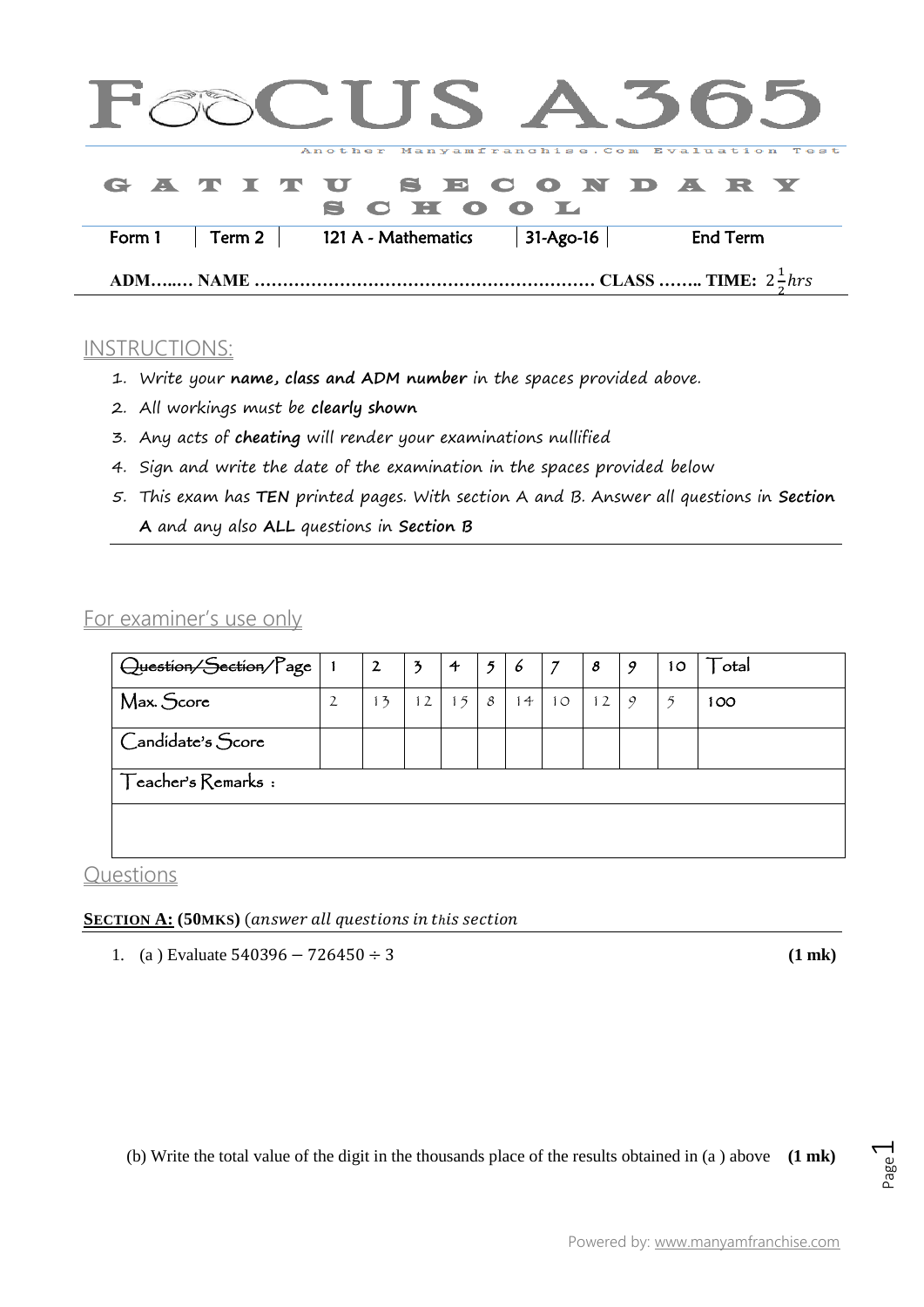2. Work out:  
a. 
$$
7 \times -5 =
$$
 (1 mk)

$$
b. \quad -4 \times -6 = \qquad (1 \text{ mk})
$$

c. 
$$
-(+4 \times +7) - (-12 \div 4) =
$$
 (2 mks)

d. 
$$
-4\frac{1}{5} \times 1\frac{1}{14} =
$$
 (2 mks)

|    | 3. Round off the each of the following numbers to the nearest number indicated in the bracket<br>a. 473678 (100) |                                                |              |  |          |              |  |  |  |
|----|------------------------------------------------------------------------------------------------------------------|------------------------------------------------|--------------|--|----------|--------------|--|--|--|
|    |                                                                                                                  | b. 524232 (1000)                               |              |  |          | $(1$ mk $)$  |  |  |  |
|    | $\mathbf{c}$ .                                                                                                   | 38679 (10000)                                  |              |  |          | $(1$ mk $)$  |  |  |  |
| 4. |                                                                                                                  | Express as a fraction:<br>$a. 0.\overline{27}$ | $(2$ mks $)$ |  | b. 3.256 | $(2$ mks $)$ |  |  |  |
|    |                                                                                                                  |                                                |              |  |          |              |  |  |  |
|    |                                                                                                                  |                                                |              |  |          |              |  |  |  |
|    |                                                                                                                  |                                                |              |  |          |              |  |  |  |
|    |                                                                                                                  |                                                |              |  |          |              |  |  |  |
|    |                                                                                                                  |                                                |              |  |          |              |  |  |  |
|    |                                                                                                                  |                                                |              |  |          |              |  |  |  |

Page  $\overline{\curvearrowright}$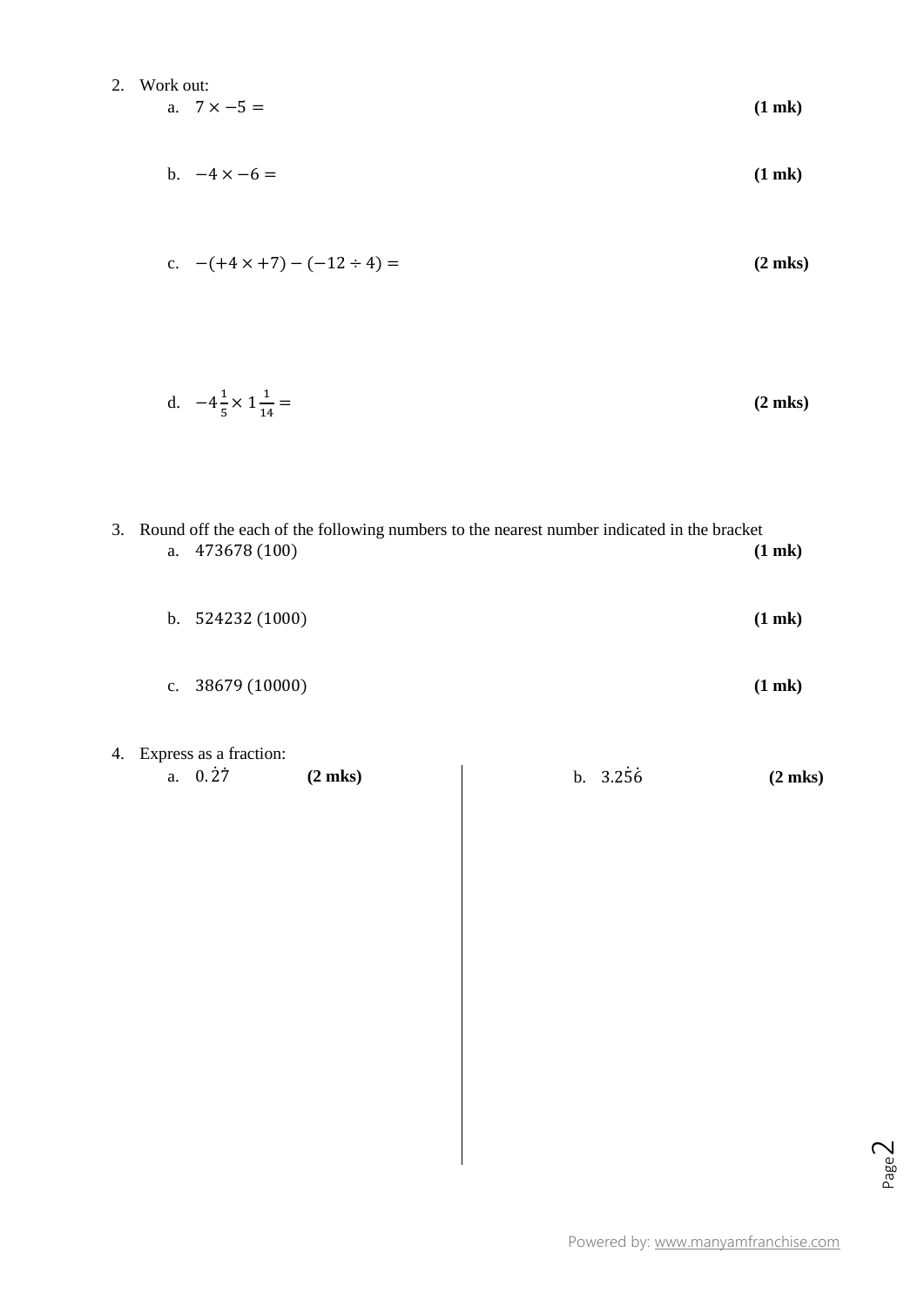6. Find the perimeter of the following figures ( $use \pi = 3.142$ ) a.

**(3 mks)**

b. **(3 mks)**



45

 $s_M$ 

7. The length of an arc of a circle is  $62.8$  cm. if the arc subtends an angle of  $144^\circ$  at the centre. Find the radius of the circle. (take  $\pi$  to be  $\frac{22}{7}$ ) (4 **mks**)

Page ന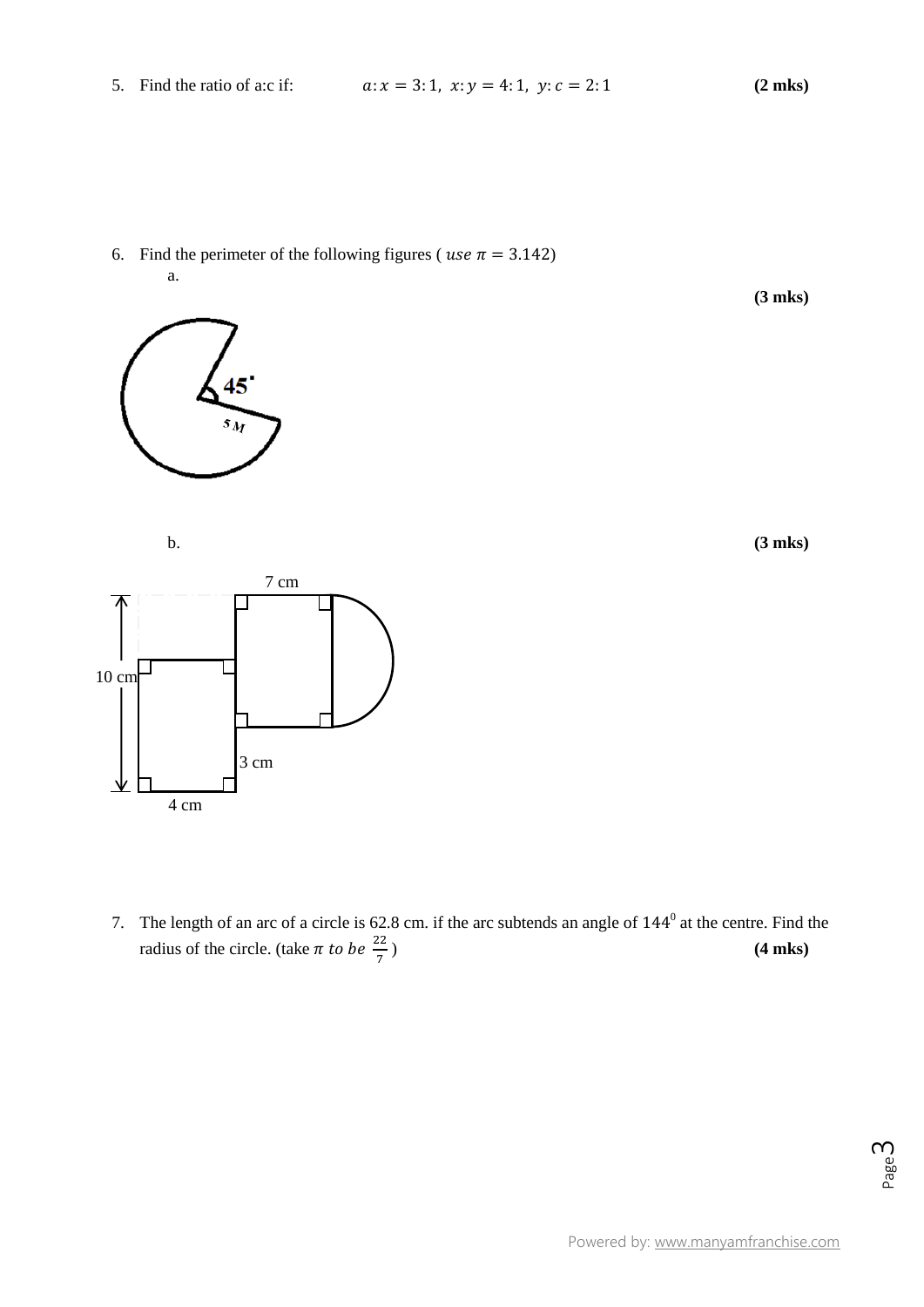| 8. Use mathematical tables to evaluate the following questions to (3 S.F) |             |              |  |                       |              |  |  |  |  |  |
|---------------------------------------------------------------------------|-------------|--------------|--|-----------------------|--------------|--|--|--|--|--|
|                                                                           | a. $42.5^2$ | $(3$ mks $)$ |  | $\sqrt{0.8236}$<br>b. | $(3$ mks $)$ |  |  |  |  |  |
|                                                                           |             |              |  |                       |              |  |  |  |  |  |
|                                                                           |             |              |  |                       |              |  |  |  |  |  |
|                                                                           |             |              |  |                       |              |  |  |  |  |  |
|                                                                           |             |              |  |                       |              |  |  |  |  |  |
|                                                                           |             |              |  |                       |              |  |  |  |  |  |
|                                                                           |             |              |  |                       |              |  |  |  |  |  |
|                                                                           |             |              |  |                       |              |  |  |  |  |  |
|                                                                           |             |              |  |                       |              |  |  |  |  |  |
|                                                                           |             |              |  |                       |              |  |  |  |  |  |
|                                                                           |             |              |  |                       |              |  |  |  |  |  |
|                                                                           |             |              |  |                       |              |  |  |  |  |  |

9. Gerald is twice as old as his brother Robert, and their sister Mary is 7 years younger than Robert. Write down an expression for the sum of their ages **(3 mks)** 

10. Simplify the following expressions:

a. 
$$
\frac{a-b}{2} - \frac{2a+b}{3}
$$

**(3 mks)**

b. (without using mathematical tables or a calculator) solve:  $0.036\times2$  $0.05\times3$ **(3 mks)**

Page 4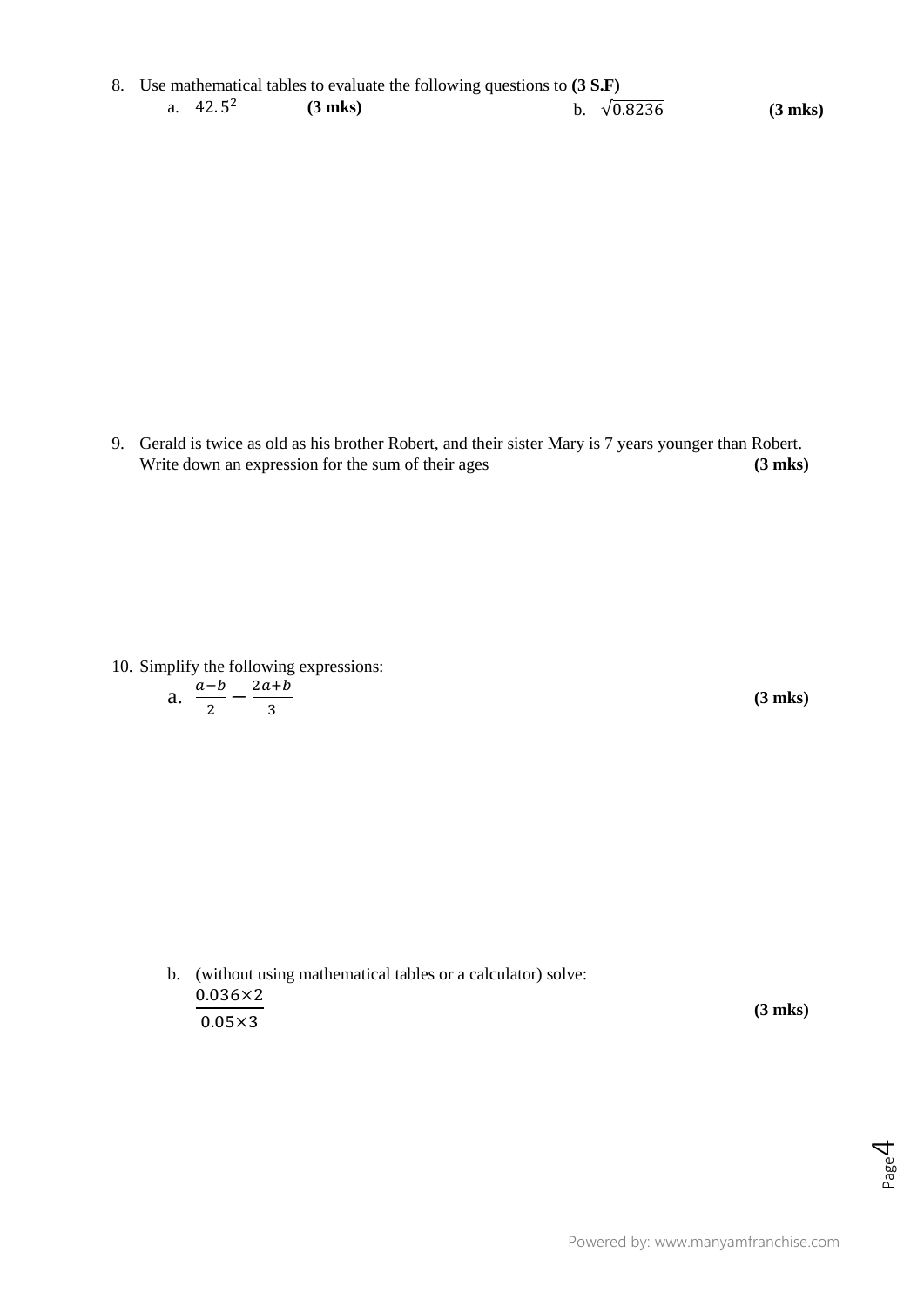11. Two business partners received  $\frac{3}{7}$  and  $\frac{2}{7}$  of the business proceeds after a year. The businessman who received the larger share was required to spend  $\frac{1}{8}$  of his share to pay all workers. If the business realized Sh.180, 000.00. How much did the workers receive? **(3 mks)**

12. Andusta made three trips from town P to town Q by bus. On two occasions, he returned to P by minibus and once by bus. If the fare to Q from P is Sh. 180 by bus and Sh. 220 by minibus, how much did the trips cost him? **(3 mks) (3 mks)** 

13. If  $A=(R^2 - r^2)$ . Find A when: a.  $R = 19$  and  $r = 11$  (1 mk)

b.  $R = 0.6$  and  $r = 0.2$  (1 **mk**)

Page ப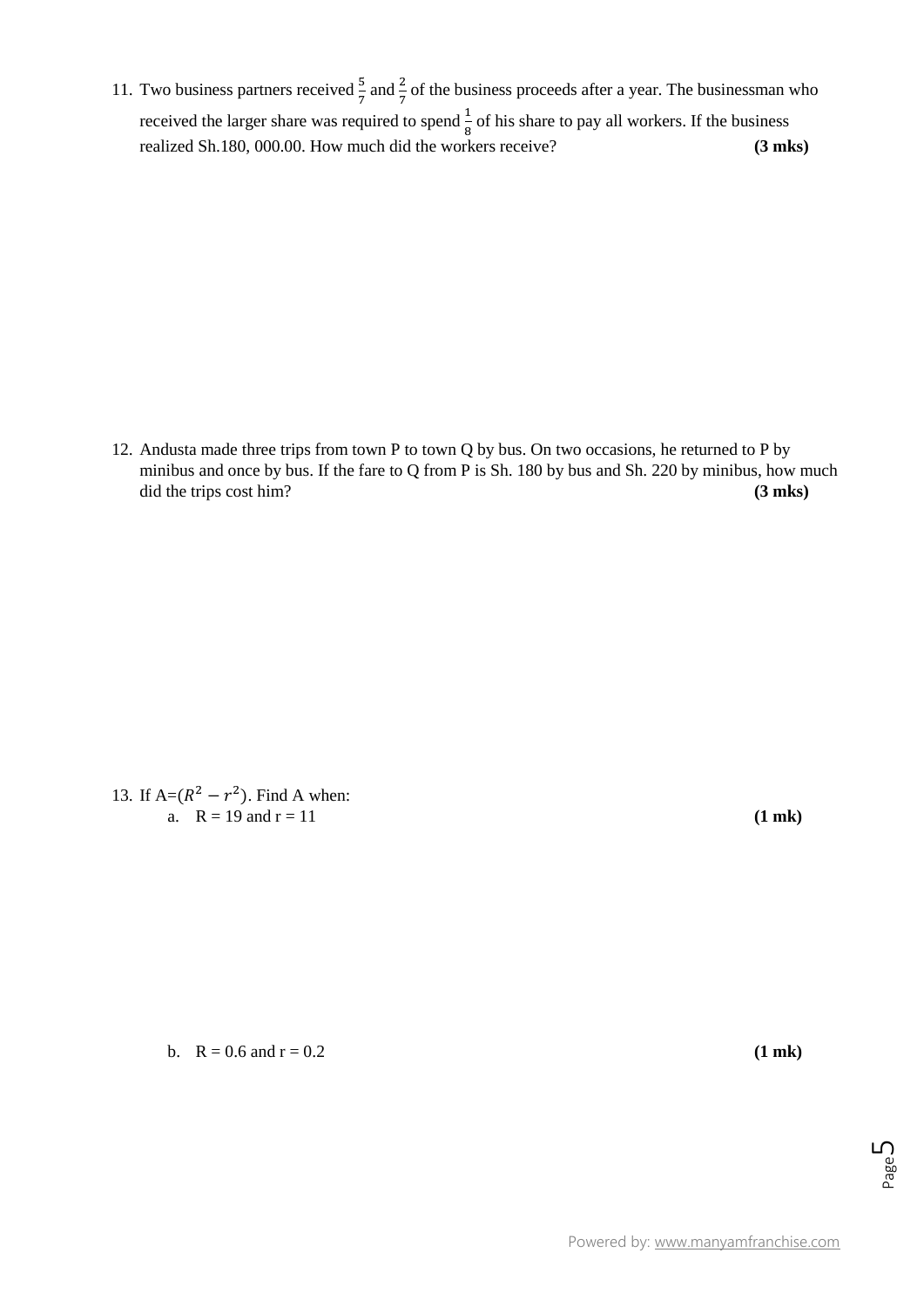| 14. Maurine is ten years older than her brother Jonathan .Find an expression for :<br>Sum of their ages<br>a. | (2mks) |
|---------------------------------------------------------------------------------------------------------------|--------|
| b. The sum of their ages in <b>five</b> years' time                                                           | (2mks) |
|                                                                                                               |        |

c. The product of their ages **three** years ago (3mks)

d. If 9 years ago Jonathan was 13years old .What is the present age of Maurine? (3mks)

15.

|       | a. State a condition in which a number is divisible by the following numbers |  |  |
|-------|------------------------------------------------------------------------------|--|--|
| $4-$  |                                                                              |  |  |
|       |                                                                              |  |  |
| $5 -$ |                                                                              |  |  |
|       |                                                                              |  |  |
| $8-$  |                                                                              |  |  |
|       |                                                                              |  |  |

 $10 -$  (4mks)

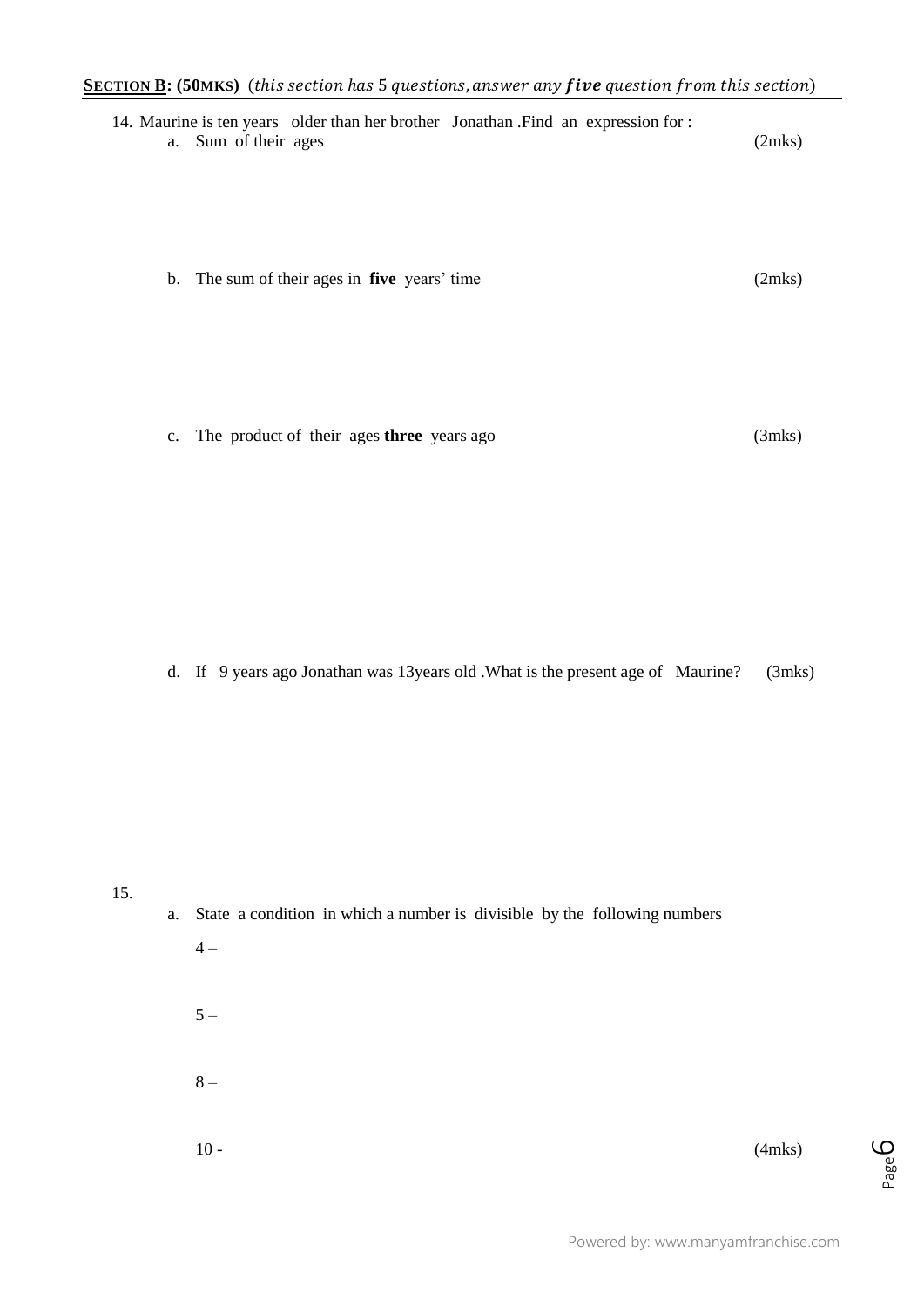ii.  $612$  (11) (2mks)

16. A rectangle measures 18cm by 12cm.

- a. If each dimension is reduced by 2cm ,What percentage is :
	- i. Perimeter of rectangle reduced (2mks)

ii. Area of the rectangle reduced (2mks)

Page  $\overline{\phantom{1}}$ 

iii.  $126734(2)$  (2mks)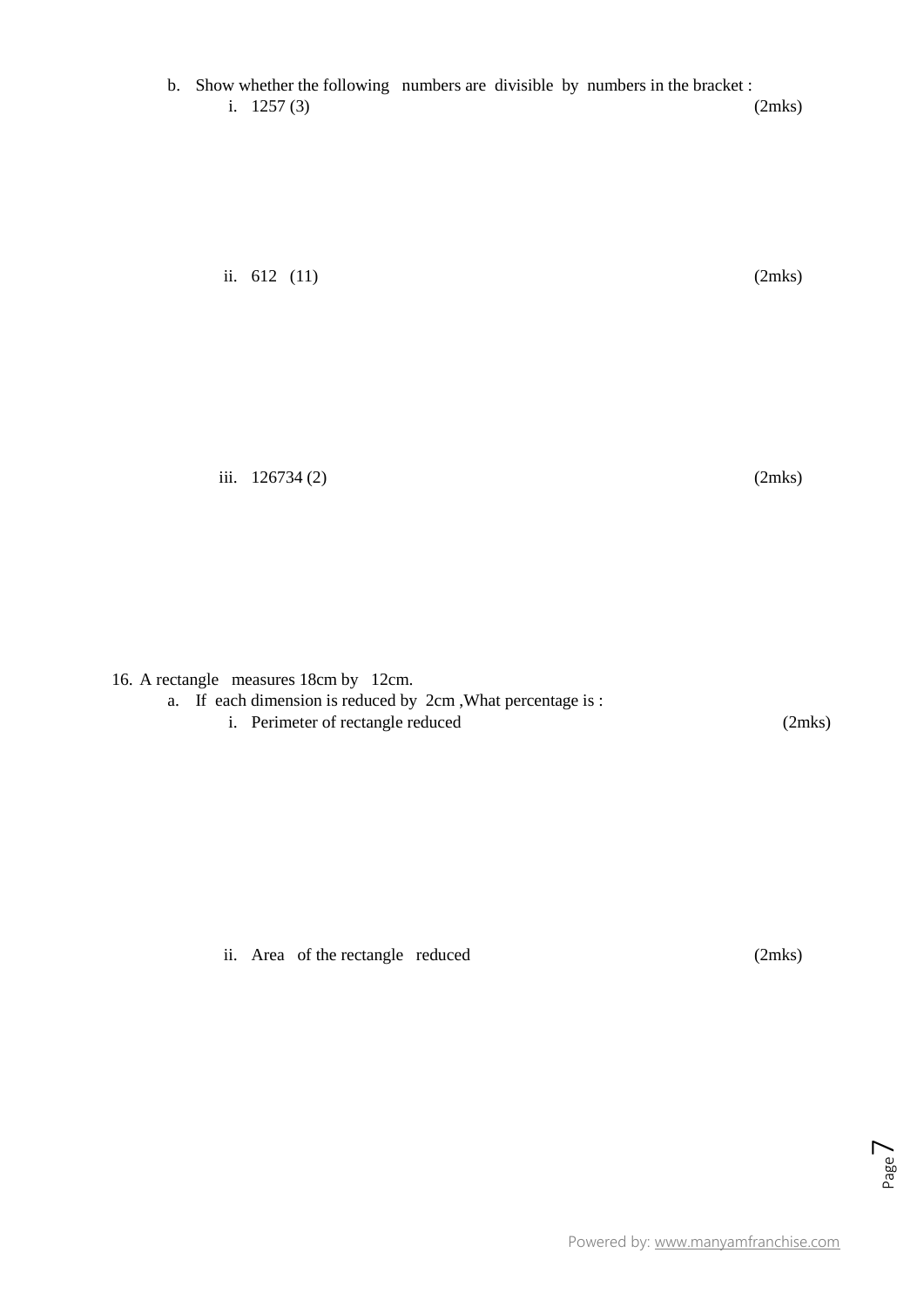| b. If each dimension is reduced by 2% by what percentage is :<br>i. The perimeter of the rectangle reduced | $(3$ mks $)$ |
|------------------------------------------------------------------------------------------------------------|--------------|
|                                                                                                            |              |
| ii. The area of the rectangle reduced                                                                      | $(3$ mks $)$ |
| 17. An institutional water tank has a radius of 2.1m and a height of 450cm.                                |              |
| Find the area of water tank<br>a.                                                                          | $(3$ mks $)$ |
|                                                                                                            |              |

b. How many litres of water does the tank carry when full? (3mks)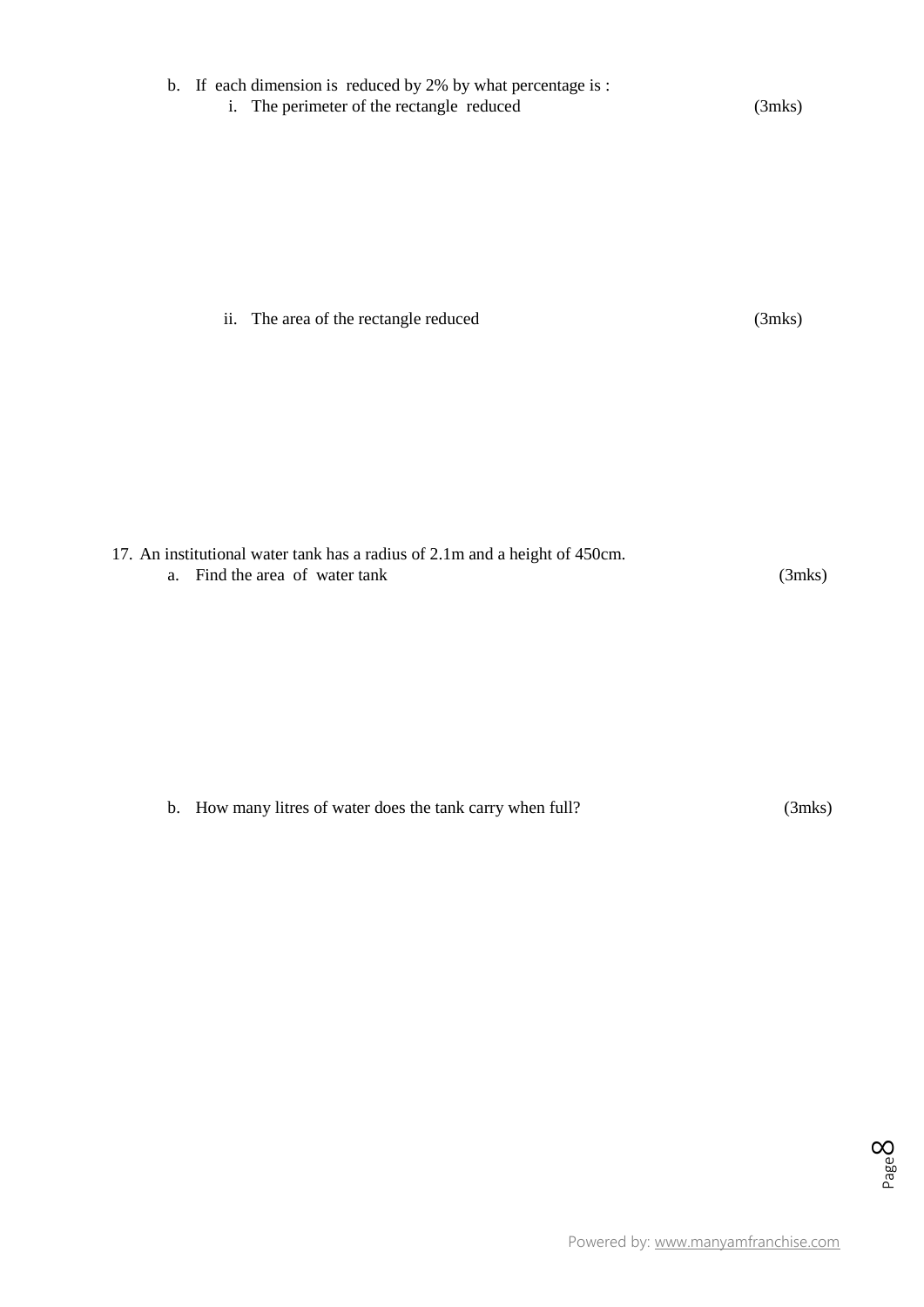c. If the institution uses 5000 liters of water a day, approximately how many days will the full tank last? (2mks)

d. If the water was to be transferred to a rectangular tank of base area  $6.237\text{m}^2$ . What will be the height of the rectangular tank ? (2mks)

18.

a. The ratio of Mark's earning to Mary's earnings is 5:3 .If mark's earning is increased by 12%, his figure becomes sh. 5600 .Find the corresponding percentage change in Mary's earning if the sum of their new earnings is sh. 9600. (5mks)